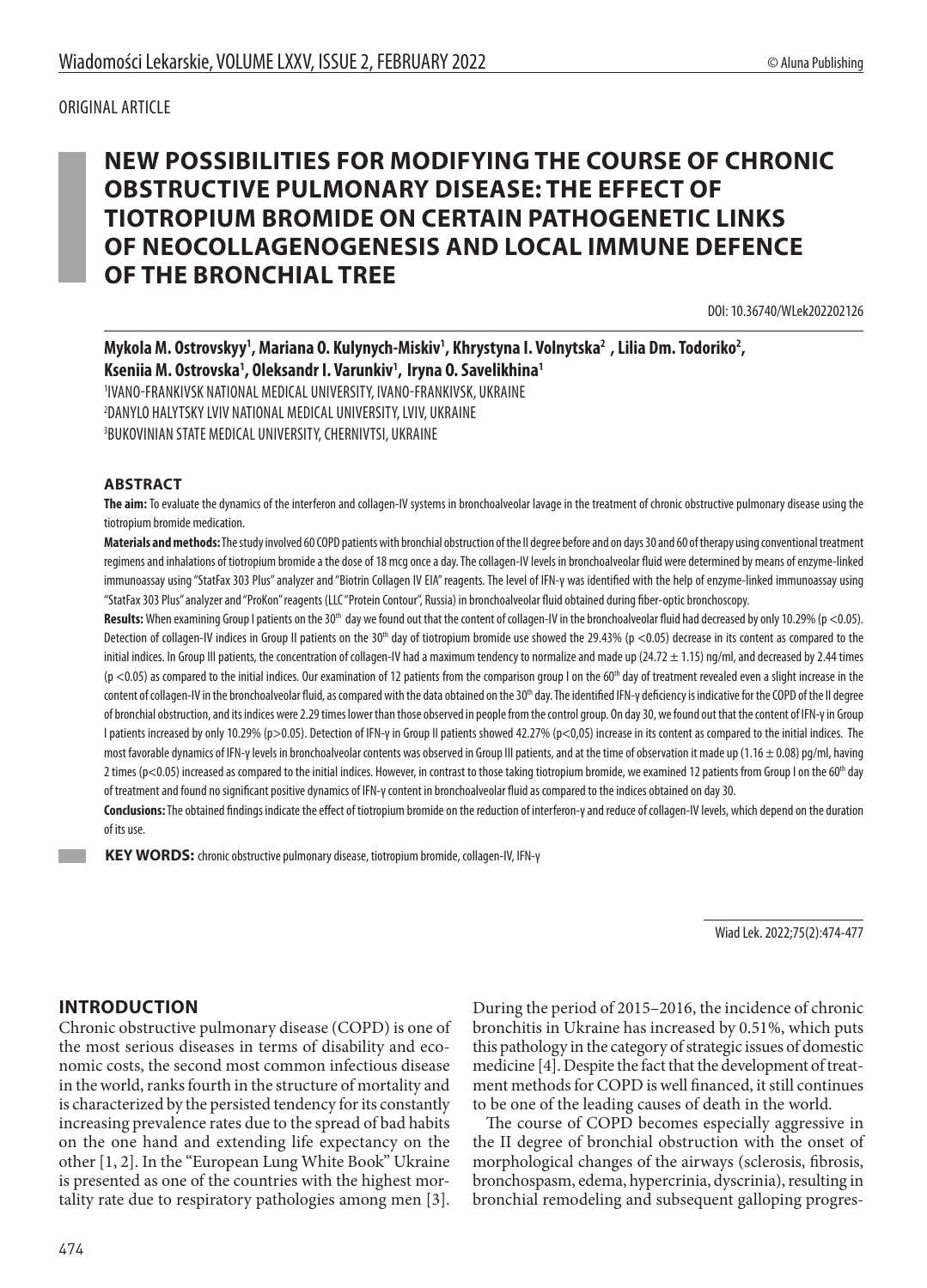sion of its systemic manifestations. Respiratory remodeling is a pathological process observed in chronic inflammatory and obstructive respiratory diseases [5].

COPD is characterized by asymptomatic or paucisymptomatic onset of the disease with subsequent progressive increase in the severity of the condition, as well as steadily progressive reduction of the pulmonary function (PF), which is the most specific and prognostic sign of the disease. Unfortunately, this pathology is often diagnosed at later stages, when the most advanced treatment programs are not able to slow down the steady progression of the disease.

The UPLIFT (Understanding Potential Long-term Impacts on Function with Tiotropium) findings show that selective M3 cholinolytic tiotropium has demonstrated a long-term improvement of the lung function in the fouryear treatment of COPD patients [6]. While studying the group of patients who were administered tiotropium it became possible to observe the decrease of the mortality risk by 16 % ( $p = 0.016$ ), positive effect of such treatment on survival rate ( $p = 0.034$ ), prevention of disease exacerbation (р < 0.001) and significant decrease in the COPD destabilization risk, requiring further hospitalization (risk ratio 0.86;  $p \le 0.002$ ) as compared with the control group [6]. Additionally, large-scale clinical studies suggest that the use of long-acting muscarinic antagonist tiotropium in the treatment of COPD patients delays airway deterioration in dynamics up to 4 years, which should probably contribute to the involution of morphological changes in the bronchi. [6-9].

In our opinion, the effectiveness of treatment of any pathology depends on the deep knowledge of all stages of its pathogenesis. Therefore, the study of complex and multisystem processes that occur in the body in COPD, against the background of the therapeutic standards with the inclusion of tiotropium bromide medication with its characteristic effects, is quite relevant and will contribute to modern science and understanding of the need for a long-term basic treatment by both patients and healthcare professionals.

#### **THE AIM**

The goal of this study is to evaluate the dynamics of the interferon and collagen-IV systems in bronchoalveolar lavage in the treatment of chronic obstructive pulmonary disease using the tiotropium bromide medication.

#### **MATERIALS AND METHODS**

The study involved the examination of 60 patients with COPD II degree of bronchial obstruction. The diagnosis was verified and formulated in accordance with the order №555 of the Ministry of Health of Ukraine from June 27, 2013 "On approval and introduction of medical and technological documents for standardization of care in chronic obstructive pulmonary disease" [1, 10]. The investigation was performed before the start of treatment and on days 30 and 60 of therapy which involved the use of conventional treatment regimens and the administration of tiotropium bromide by inhalation of 18 mcg, once a day.

In order to study the effectiveness of the suggested treatment programs for COPD II degree of bronchial obstruction, all patients were divided into groups depending on the prescribed treatment.

Group I – 20 patients who did not receive the selective M3 long-acting cholinolytic in their comprehensive therapy  $[1]$ ;

Group II – 40 patients who were prescribed a 30-day course of tiotropium bromide on the background of comprehensive treatment of the exacerbation phase.

Group III – 21 patients who were prescribed a 60-day course of tiotropium bromide on the background of comprehensive treatment of the exacerbation phase.

The control group consisted of 15 apparently healthy individuals (AHI) without any signs of diseases of the respiratory tract and other pathologies of the internal organs.

The material of study was bronchoalveolar lavage, obtained considering the localization of inflammatory lesions of the lungs during fiber-optic bronchoscopy by Clements (1967) method in modification of Ramires (1980). The collagen-IV levels in bronchoalveolar fluid were determined by means of enzyme-linked immunoassay using "StatFax 303 Plus" analyzer and "Biotrin Collagen IV EIA" reagents. The level of IFN-γ was identified with the help of enzyme-linked immunoassay using "StatFax 303 Plus" analyzer and "ProKon" reagents (LLC "Protein Contour", Russia) in bronchoalveolar fluid obtained during fiber-optic bronchoscopy.

#### **RESULTS**

The analysis of findings, obtained by fiber-optic bronchoscopy that was performed to 60 patients with COPD II degree of bronchial obstruction before the start of treatment, showed that mostly identified signs were: severe catarrhal inflammation – in 48.8% of patients and purulent inflammation – in 28.8% of the examined individuals. Occasionally, moderate catarrhal inflammation was observed in 12.8% of patients, and 6.4% of the examined individuals had atrophy of the bronchial mucosa; the structure of bronchial mucosa was close to normal – in 3.2% of patients. Repeated fiber-optic bronchoscopy, which was performed to 20 patients from Group I on the 30<sup>th</sup> day of treatment, showed mainly (p<0.05) moderate catarrhal inflammation in 60.0% of patients, while the marked form of catarrhal inflammation was observed in 40.0% of cases.

Particularly, we would like to emphasize the obtained findings of fiber-optic bronchoscopy performed to 20 patients from Group II on the  $30<sup>th</sup>$  day of treatment. We revealed a significant decrease  $(p<0.05)$  in the proportion of severe catarrhal inflammation by 31.3% in patients from Group II, which was 1.9 times lower than among patients receiving basic treatment regimens. However, the proportion of moderate catarrhal inflammation has increased to 68.8% (p <0.05) among Group II patients. At the same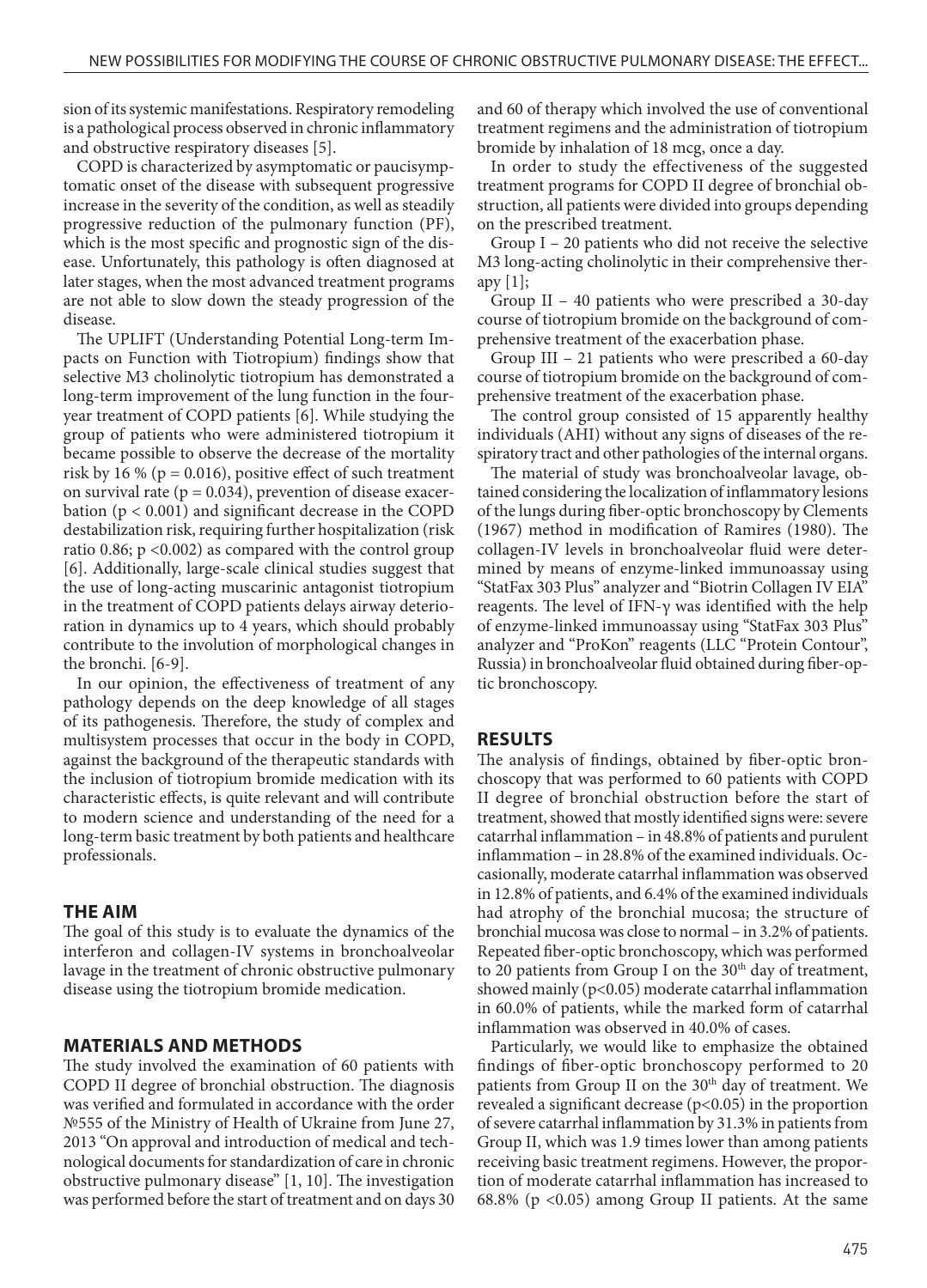**Table I.** Indices of collagen-IV (ng/ml) in bronchoalveolar fluid of patients with chronic obstructive pulmonary disease II degree of bronchial obstruction during treatment with tiotropium bromide

| Study group | Indices of collagen-IV in bronchoalveolar fluid |                        |                        |        |
|-------------|-------------------------------------------------|------------------------|------------------------|--------|
|             | before treatment                                | on day 30 of treatment | on day 60 of treatment | D      |
| $1. n=20$   | $60.21 \pm 1.08$                                | $55.21 \pm 1.12$       | 57.08±1.27             | < 0.05 |
| II, $n=40$  | $62.86 \pm 1.25$                                | $44.36 \pm 1.19$       |                        | < 0.05 |
| $III. n=21$ | $59.07 \pm 1.33$                                |                        | $24.72 \pm 1.15$       | < 0.05 |
| AHI, $n=15$ | $9.87 \pm 0.52$                                 |                        |                        |        |

**Table II.** Idices of IFN-γ (pg/ml) in bronchoalveolar fluid of patients with chronic obstructive pulmonary disease II degree of bronchial obstruction during treatment with tiotropium bromide

| Study group | Indices of IFN-y in bronchoalveolar fluid |                        |                        |        |
|-------------|-------------------------------------------|------------------------|------------------------|--------|
|             | before treatment                          | on day 30 of treatment | on day 60 of treatment | D      |
| $l. n=20$   | $0.59 + 0.06$                             | $0.68 + 0.12$          | $0.71 \pm 0.07$        | > 0.05 |
| II, $n=40$  | $0.56 \pm 0.05$                           | $0.97 + 0.07$          |                        | < 0.05 |
| $III. n=21$ | $0.58 + 0.03$                             |                        | $1.16 \pm 0.08$        | < 0.05 |
| AHI, $n=15$ | $1.28 \pm 0.11$                           |                        |                        |        |

time, fiber-optic bronchoscopy of Group III patients on day 60 from the start of treatment, showed that the proportion of moderate catarrhal inflammation increased to 82.6% (p<0.05), and the proportion of marked catarrhal inflammation made up only  $- 17.4%$  (p<0.05). Thus, the obtained findings indicate higher effectiveness of comprehensive treatment of patients with COPD II degree of bronchial obstruction, who were administered tiotropium bromide medication as compared to the patients whose treatment regimens did not include this medication. The use of tiotropium bromide medication in the treatment of patients with COPD II degree of bronchial obstruction has also resulted in faster regression of clinical symptoms of the pathology, positive changes in the data of spirography and laboratory dynamics.

The studies have revealed that the collagen-IV level in bronchoalveolar lavage of healthy individuals was:  $(9.87 \pm$ 0.52) ng/ml, and IFN-γ (1.28  $\pm$  0.11) pg/ml. On admission of patients with COPD II degree of bronchial obstruction, there was a significant increase in levels of collagen-IV in bronchoalveolar fluid – up to  $(60.71 \pm 1.18)$  ng/ml (p <0.05) on the background of IFN- $\gamma$  depression to (0.56  $\pm$ 0.07) pg/ml ( $p<0.05$ ).

The examination of Group I patients on the  $30<sup>th</sup>$  day of treatment, we found out that the content of collagen-IV in bronchoalveolar fluid decreased by only 10.29% (p<0.05). Detection of collagen-IV levels in Group II patients with COPD II degree of bronchial obstruction on the  $30<sup>th</sup>$  day of tiotropium bromide use showed the decrease in its content by 29.43% ( $p < 0.05$ ). A real qualitative breakthrough in the dynamics of collagen-IV levels in bronchoalveolar lavage was observed in Group III patients, who received tiotropium bromide for 60 days. At the end of observation, the concentration of collagen-IV in bronchoalveolar fluid had maximum tendency to normalize and made up (24.72  $\pm$  1.15) ng/ml, that was 2.44 times (p<0.05) lower than the indices observed in group with baseline therapy regimens. The examination of 12 patients from the comparison group I on day 60 revealed even a slight increase in collagen-IV

levels in bronchoalveolar fluid, as compared to the data obtained on day 30 (Table I).

Deficiency of IFN-γ in bronchoalveolar fluid of patients with COPD II degree of bronchial obstruction is indicative and its indices were 2.29 times lower as compared to those observed in the control group (Table II). On day 30, we found out that the content of IFN- $\gamma$  in bronchoalveolar fluid of Group I patients increased only by 10.29% ( $p>0.05$ ). Detection of IFN- $\gamma$  indices in Group II patients with COPD II degree of bronchial obstruction on the 30<sup>th</sup> day of tiotropium bromide use showed an increase in its content by  $42.27\%$  (p<0.05), as compared to the indices observed with the use of baseline therapy regimens. As in case of collagen-IV levels, the dynamics of IFN-γ levels in bronchoalveolar fluid was the most favorable in Group III patients who received tiotropium bromide for 60 days. At the end of observation, the concentration of IFN-γ in bronchoalveolar fluid had the maximum tendency to normalize and was (1.16±0.08) pg/ml, and was 2 times (p<0.05) lower as compared to the indices observed with the use of baseline therapy. However, in contrast to those taking tiotropium bromide, we examined 12 patients from Group I on day 60 and found out no significant positive dynamics of IFN-γ in bronchoalveolar fluid, as compared to the data obtained on day 30 (Table II).

Tendency for regenaration of local IFN-γ levels in patients with COPD II degree of bronchial obstruction treated with tiotropium bromide is worth special attention, since it substantiates the whole cascade of sanogenetic mechanisms for resolving pathological changes in the inflammatory process of the bronchial tree. Currently, interferons are isolated into a special class of cytokines, which were previously considered exclusively as antiviral factors, but afterwards their antitumor and immunomodulatory activities were discovered. [11]. The antibacterial property of interferons is associated with their increased phagocytic activity, increased production of immunoglobulins and increased cytotoxicity of natural killer cells [11]. The interferon system has neither specialized cells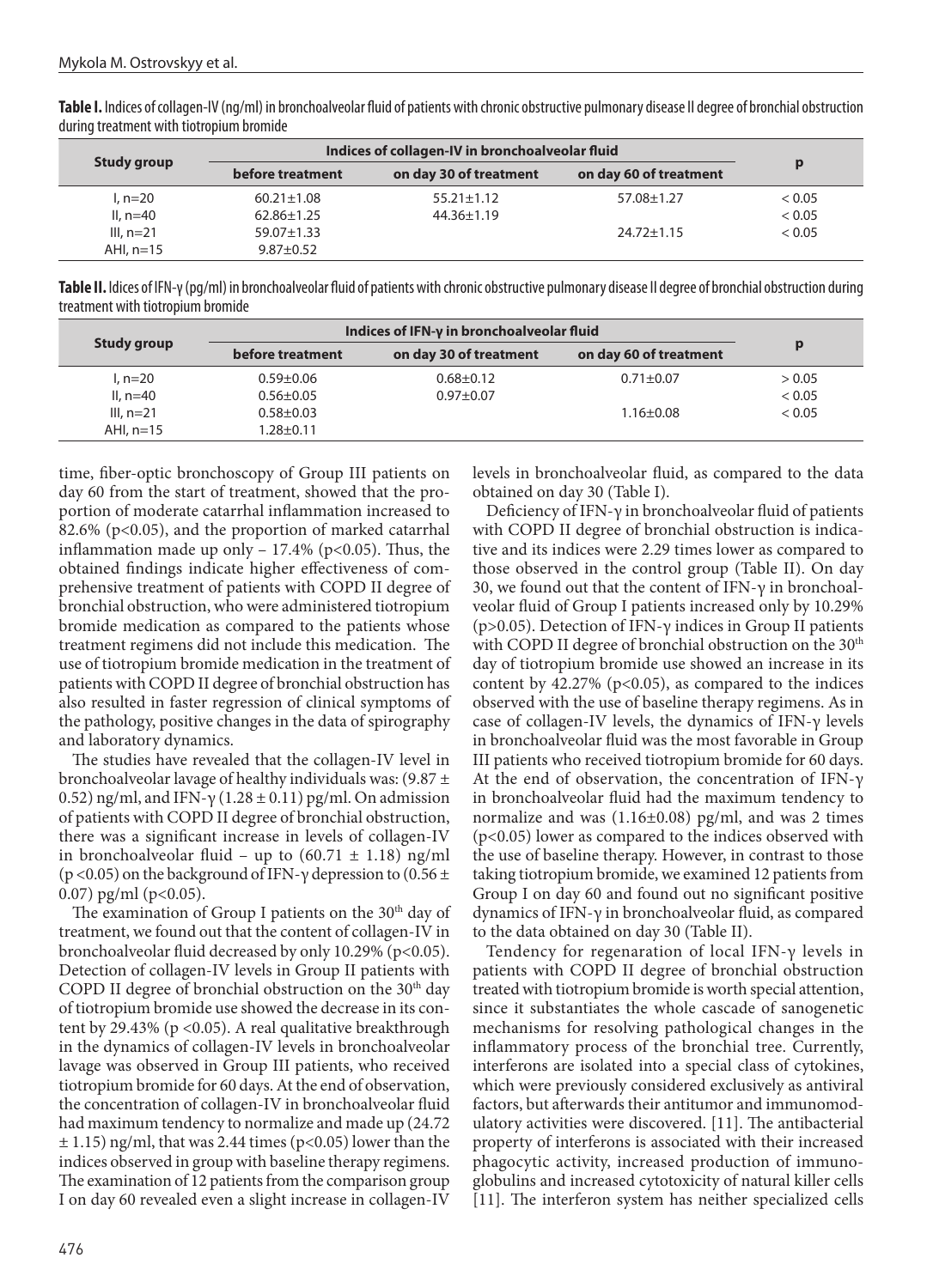nor specialized organs, however, the biggest producers of interferon are immunocompetent cells. When cells are stimulated by an inducer (infectious agent), the genes encoding interferon proteins are activated and the production-translation of these proteins occurs. [11]. Thus, cells start producing interferon, which, on the one hand, inhibits the proliferation of infectious agents, and on the other – enhances the expression of molecules of the major histocompatibility complex class I on the surface of altered cells and causes activation of NK cells, which initiate cytolysis of damaged cells and produce IFN -γ, which directs the development of the immune response by T-helper-1 type [11]. Macrophages, activated by the contact with antigen and IFN-γ, produce IL-12, which stimulates the differentiation of immature CD4 lymphocytes into type 1 T-helpers, which after antigen presentation are activated and produce a number of cytokines (IL-2, TNF- $\alpha$ , IFN -γ) [11]. The effect of these transmitters is the activation of cytotoxic CD8 lymphocytes, which provide cytolysis of the corresponding target cells, culminating in the elimination of pathogens and sanation of the inflammatory process in the bronchi [11].

### **DISCUSSION**

The study has also showed the reduction in collagen-IV content in bronchoalveolar fluid in patients with COPD II degree of bronchial obstruction which were treated with tiotropium bromide. In order to understand the significance of this effect, it is necessary to focus on the role and localization of collagen in the human body. It is a well-known fact that a special layer is visualized between the epithelial membrane and the underlying connective tissue, it is located directly at the base of the epithelial cells and is called the basement membrane. [11]. Typical basement membrane (40 - 120 nm thick) consists of two layers of different origin [12-14]. The first layer of the basement membrane is the basal plate – a separate homogeneous electron-dense layer with a thickness of 50-100 nm, which is located just above the "felt-like" network of reticular fibers, which actually form the second layer [13]. It has been established that the basal plate always follows the contours of the basal surface of epithelium and the distance between them makes up 40 nm [14]. Basal plates may be connected not only with epithelium but also with nerve and muscle fibers [13].

The basement membrane performs two main functions: an elastic framework and a barrier for filtration and diffusion of substances (low molecular weight compounds, intercellular fluid) [13]. It is characterized by a unique form of collagen – type IV. These structures are synthesized by fibroblasts (Latin "fibra-" meaning the fiber, and Greek "blastos-" meaning the embryo). In addition, fibroblast-related cells such as osteoclasts and chondroblasts are also capable of synthesizing collagen. [14].

Currently, ten types of collagen are identified, and they are different in composition of α-chains and a number of functions. The most studied are: Type I – connective tissue proper (loose and dense) and bone tissue, Type II – hyaline cartilage, Type III – skin of the fetus, arteries, Type IV – basement membrane, Types V - VI collagen is involved in ossification, chondroprotection. Types IX - X may play a role in the maturation of connective tissue proper [12-14].

The three α-chains are identical in all types of collagen, except for Type I [14]. However, the collagen of the basement membrane (type IV) contains much more carbohydrate side chains, as well as more hydroxylysine and hydroxyproline [13]. The presence of hydroxylysine ensures the stability of collagen fibers of the basement membrane, due to the cross-linking of collagen molecules. The hydroxylysine molecule promotes the attachment of short carbohydrate residues – galactose and glucose.

Collagen IV is synthesized in the form of a precursor – procollagen. Synthesis of α-chains of procollagen occurs by means of polyribosomes of the granular endoplasmic reticulum [14]. The synthesized chains are 13 nm longer. A certain number of included proline and lysine residues are hydroxylated within 3 min in the synthesized chain, while the synthesis of the whole chain lasts from 5 to 6 min. The residual tail regions of α-chains are cleaved by means of peptidase enzyme on the cell surface of the fibroblast, so the procollagen molecule is converted into a tropocollagen molecule, which is further transformed into collagen fibrils. [12-14]. However, type IV collagen does not lose residual peptides after the secretion by fibroblasts. These peptides promote the formation of long fibrils by means of lateral condensation "side by side" [14]. First, the two chains are joined by C-terminal divisions to form dimers that associate with the N-terminals with three other molecules and thus spreading wider. [14]. The result of this association is a mobile multilayer structure stabilized by disulfide and other covalent bonds. [14]. The composition of the basement membrane, in addition to collagen Type IV, also includes heparan sulfate proteoglycan (perlecan) and glycoproteins (laminin and entactin) [14].

Thus, we think that the increase in collagen-IV content in bronchoalveolar fluid in COPD is the evidence of increased fibroblast activity (against the background of microcirculation disorders, activation of lipid peroxidation and hypoxia), and thus manifests the thickening of basement membranes, as well as the violation of both metabolic processes in their own biological systems and the dissociation of a number of dosage forms, especially inhalations. The decrease in collagen-IV content under the influence of treatment with tiotropium bromide is a prominent evidence of physiological course of repair processes, inhibition of neocollagenogenesis in the bronchi and the implementation of a cascade of effects of remodeling inhibition.

#### **CONCLUSIONS**

1. Verification of COPD II degree of bronchial obstruction, as compared with apparently healthy individuals, is accompanied by depression of IFN-γ levels (2.29 times, p <0.05) with an increase in collagen-IV level